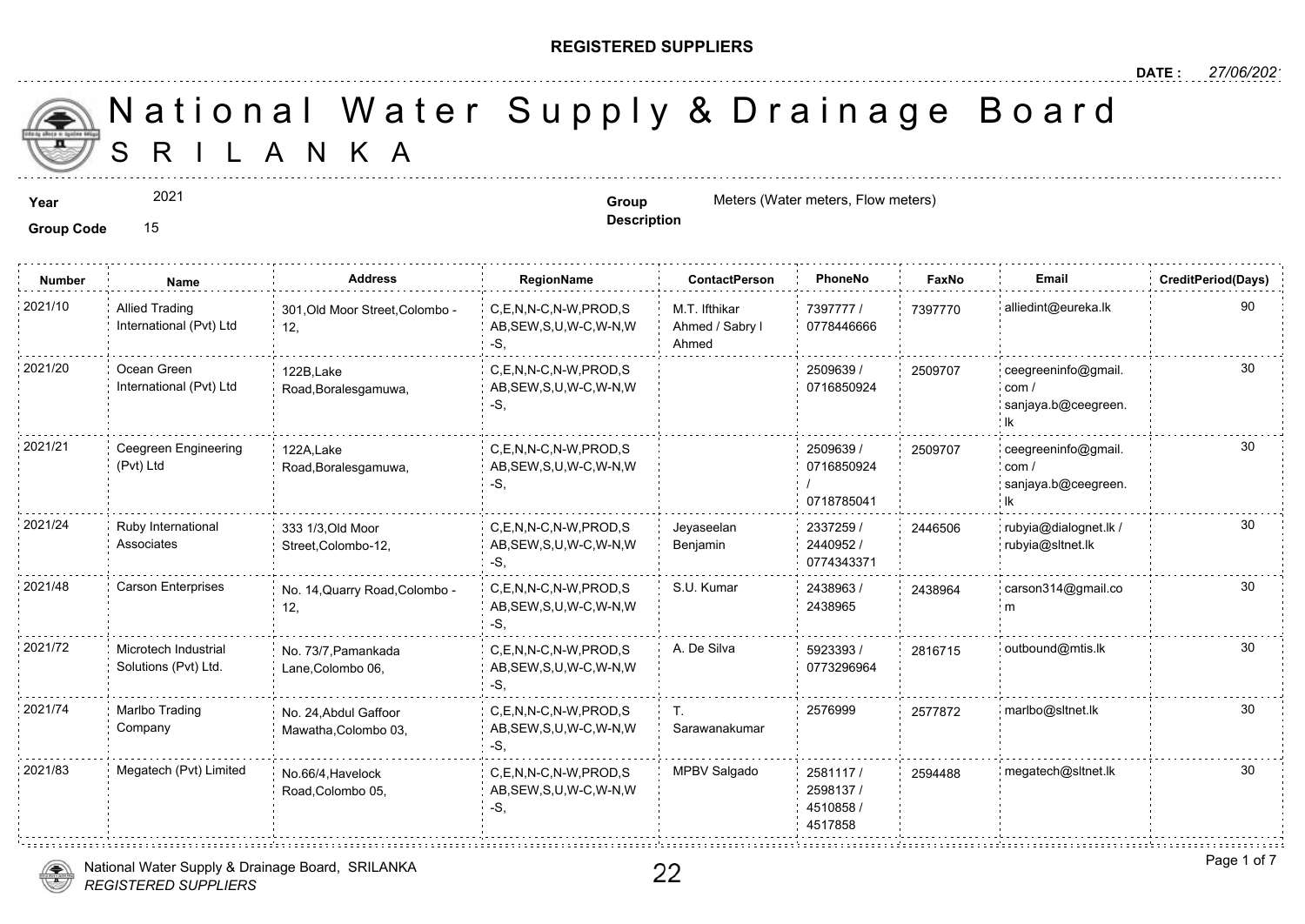

2021

**Description**

**Year Group** Meters (Water meters, Flow meters) **Group Group** Meters (Water meters, Flow meters)

**Group Code** 15

| <b>Number</b> | Name                                                         | <b>Address</b>                                                | RegionName                                                   | <b>ContactPerson</b>       | PhoneNo                              | Faxl             |
|---------------|--------------------------------------------------------------|---------------------------------------------------------------|--------------------------------------------------------------|----------------------------|--------------------------------------|------------------|
| 2021/106      | Mech Pump Systems<br>(Pvt) Ltd                               | No.521, 1/1, Negombo<br>Road, Peliyagoda,                     | C,E,N,N-C,N-W,PROD,S<br>AB, SEW, S, U, W-C, W-N, W<br>-S.    | DBU Sirinanda              | 0777582900<br>/ 4610026 /<br>4544878 | 293019           |
| 2021/107      | Seven Ways (Pvt) Ltd.                                        | No. 933A/B1, Peradeniya<br>Road, Kandy,                       | C.E.N.N-C.N-W.PROD.S<br>AB, SEW, S, U, W-C, W-N, W<br>-S.    | A.M.L. Gunaratne           | 0812075733<br>0778105682             |                  |
| 2021/115      | Dockyard General<br><b>Engineering Services</b><br>(Pvt) Ltd | No. 223, Jayantha<br>Mallimarachchi<br>Mawatha, Colombo - 14, | C,E,N,N-C,N-W,PROD,S<br>AB, SEW, S, U, W-C, W-N, W<br>-S,    | F.J.L. Felix               | 2527980 /<br>2527981/<br>2110510     | 252284<br>471415 |
| 2021/138      | Analytical Instruments<br>(Pvt) Ltd                          | No. 100, Elvitigala<br>Mawatha, Colombo - 08,                 | C,E,N,N-C,N-W,PROD,S<br>AB, SEW, S, U, W-C, W-N, W<br>-S,    | Thisara Prabudda           | 2639000                              | 269928           |
| 2021/162      | S.A.S. Engineering (Pvt)<br>Ltd.                             | No. 83, Galle Road, Mount<br>Lavinia,                         | C,E,N,N-C,N-W,PROD,S<br>AB, SEW, S, U, W-C, W-N, W<br>-S,    | H. Bulathsinghala          | 2727227                              | 454118           |
| 2021/164      | Romasha Engineers<br>(Pvt) Ltd                               | No. 52/1A, Old Kesbewa Road,<br>Gangodawila, Nugegoda,        | C,E,N,N-C,N-W,PROD,S<br>AB, SEW, S, U, W-C, W-N, W<br>-S.    | Roshan M<br>Vithanarachchi | 2820420                              | 276999           |
| 2021/167      | Chanuka Motor<br>Company                                     | No. 122/1, Bellantara Road,<br>Attidiya, Dehiwala,            | C.E.N.N-C.N-W.PROD.S<br>AB, SEW, S, U, W-C, W-N, W<br>$-S$ . | H.T.P. Aravinda            | 0777007517<br>/2723857               | 271415           |
| 2021/181      | <b>Techno Solutions</b><br><b>Private Limited</b>            | No. 09, D.W. Rupasinghe<br>Mw, Nugegoda,                      | C.E.N.N-C.N-W.PROD.S<br>AB, SEW, S, U, W-C, W-N, W<br>-S.    | Roshan                     | 2824606 /<br>2824609                 |                  |
| 2021/184      | Savinda Enterprises<br>(Pvt) Ltd.                            | No. 176/F, Saranatissa<br>Mw, Kahathuduwa, Polgasowita        | C,E,N,N-C,N-W,PROD,S<br>AB, SEW, S, U, W-C, W-N, W<br>-S.    | P L Uduwana                | 2705733                              | 270573           |
|               |                                                              |                                                               |                                                              |                            |                                      |                  |



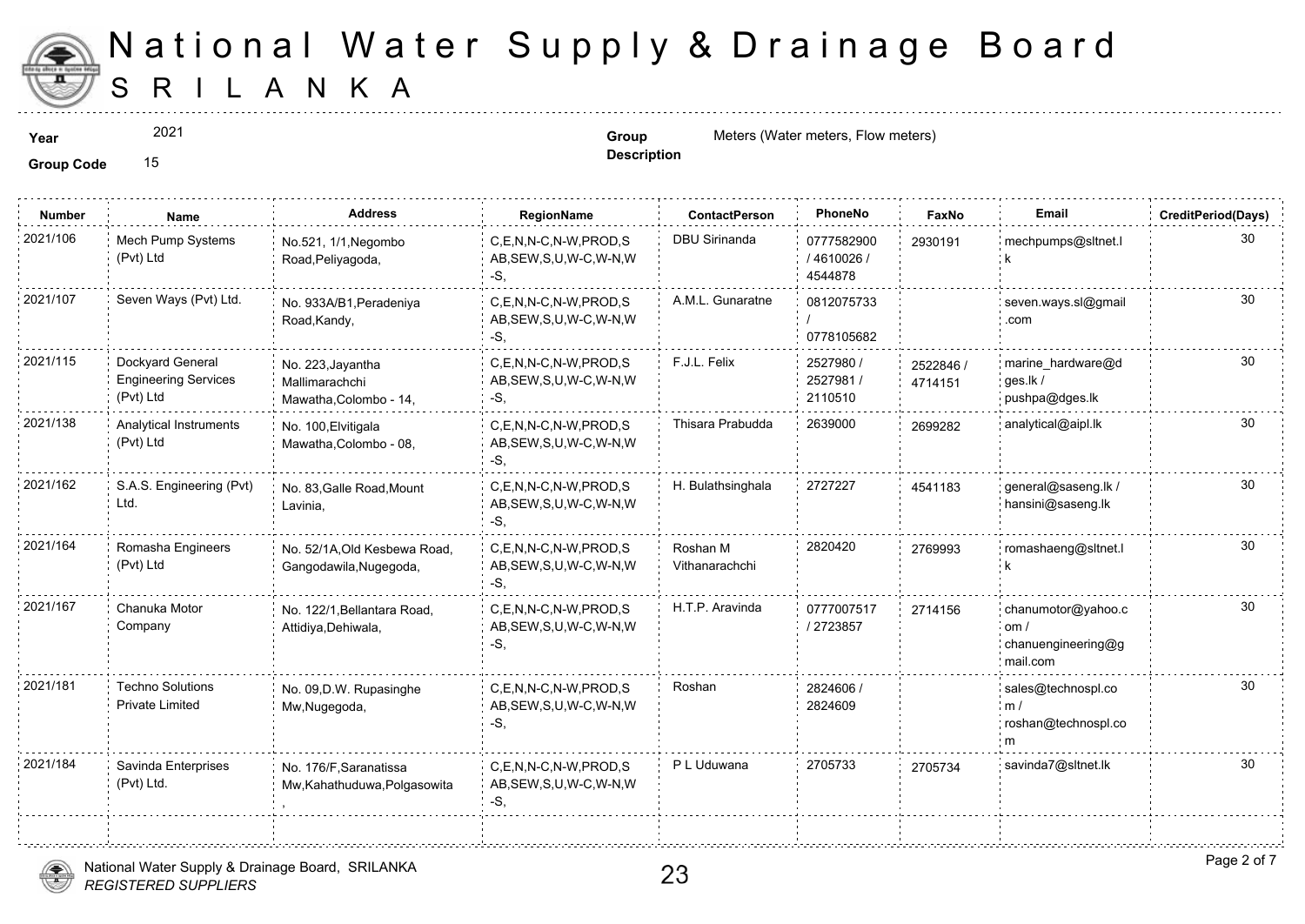

2021

**Description**

**Year Group** Meters (Water meters, Flow meters) **Group Group** Meters (Water meters, Flow meters)

**Group Code** 15

| <b>Number</b> | Name                                             | Address                                                    | RegionName                                                   | <b>ContactPerson</b>                                    | PhoneNo                                            | Faxl   |
|---------------|--------------------------------------------------|------------------------------------------------------------|--------------------------------------------------------------|---------------------------------------------------------|----------------------------------------------------|--------|
| 2021/192      | Access International<br>(Pvt) Ltd                | 278," Access Towers", Union<br>Place, Colombo - 02,        | C,E,N,N-C,N-W,PROD,S<br>AB, SEW, S, U, W-C, W-N, W<br>-S.    | Amana Mowjood /<br>Riyas Sulaiman                       | 2302302 /<br>2302333 /<br>0773824333<br>0774171171 | 230233 |
| 2021/199      | Mission Protectors (Pvt)<br>Ltd                  | 296A, Suhada<br>Mawatha, Kirillawala, Webada,              | C,E,N,N-C,N-W,PROD,S<br>AB, SEW, S, U, W-C, W-N, W<br>$-S$ . | Duminda                                                 | 2913737 /<br>0773291019<br>0719973739              |        |
| 2021/208      | <b>Allied Trading</b><br>International (Pvt) Ltd | 301, Old Moor Street, Colombo -<br>12,                     | C,E,N,N-C,N-W,PROD,S<br>AB, SEW, S, U, W-C, W-N, W<br>-S.    | M.T. Ifthikar<br>Ahmed / Sabry<br><b>Ifthikar Ahmed</b> | 7397777 /<br>0778446699<br>0778446666              | 739777 |
| 2021/209      | <b>Everbolt Engineering</b><br>(Pvt) Ltd         | No. 38, Park Lane, Rajagiriya,                             | C,E,N,N-C,N-W,PROD,S<br>AB, SEW, S, U, W-C, W-N, W<br>$-S$ . | I.A.G.A. Arukgoda                                       | 2886626                                            | 288574 |
| 2021/224      | RIK Aqua (Pvt) Ltd                               | No. 39/2, Neelammahara<br>Road,<br>Godigamuwa, Maharagama, | C.E.N.N-C.N-W.PROD.S<br>AB, SEW, S, U, W-C, W-N, W<br>$-S$ , | Kanchana<br>Thimira Bandara                             | 7841914 /<br>0775922173<br>0705712242              |        |
| 2021/226      | Jedara International<br>(Pvt) Ltd                | No. 58/1, Peiris Mawatha,<br>Kalubowila, Dehiwala,         | C.E.N.N-C.N-W.PROD.S<br>AB, SEW, S, U, W-C, W-N, W<br>$-S$ . | Damith<br>Wickramasinghe /<br>Janaka<br>Edirisooriya    | 2764957 /<br>2765958 /<br>2766363                  | 441195 |
| 2021/249      | K P Projects<br>International (Pvt) Ltd          | No. 185/6, Katuwana<br>Road, Homagama,                     | C.E.N.N-C.N-W.PROD.S<br>AB, SEW, S, U, W-C, W-N, W<br>$-S$ . | T.B Priyantha                                           | 2855390 /<br>2555396                               | 285532 |
| 2021/251      | Ningbo Marketing                                 | No. 306, Sri Sangaraja<br>Mawatha, Colombo - 10,           | C,E,N,N-C,N-W,PROD,S<br>AB, SEW, S, U, W-C, W-N, W<br>$-S.$  | K.T. Murugan                                            | 2445670 /<br>4384882/<br>4384909 /<br>4384880      | 245220 |

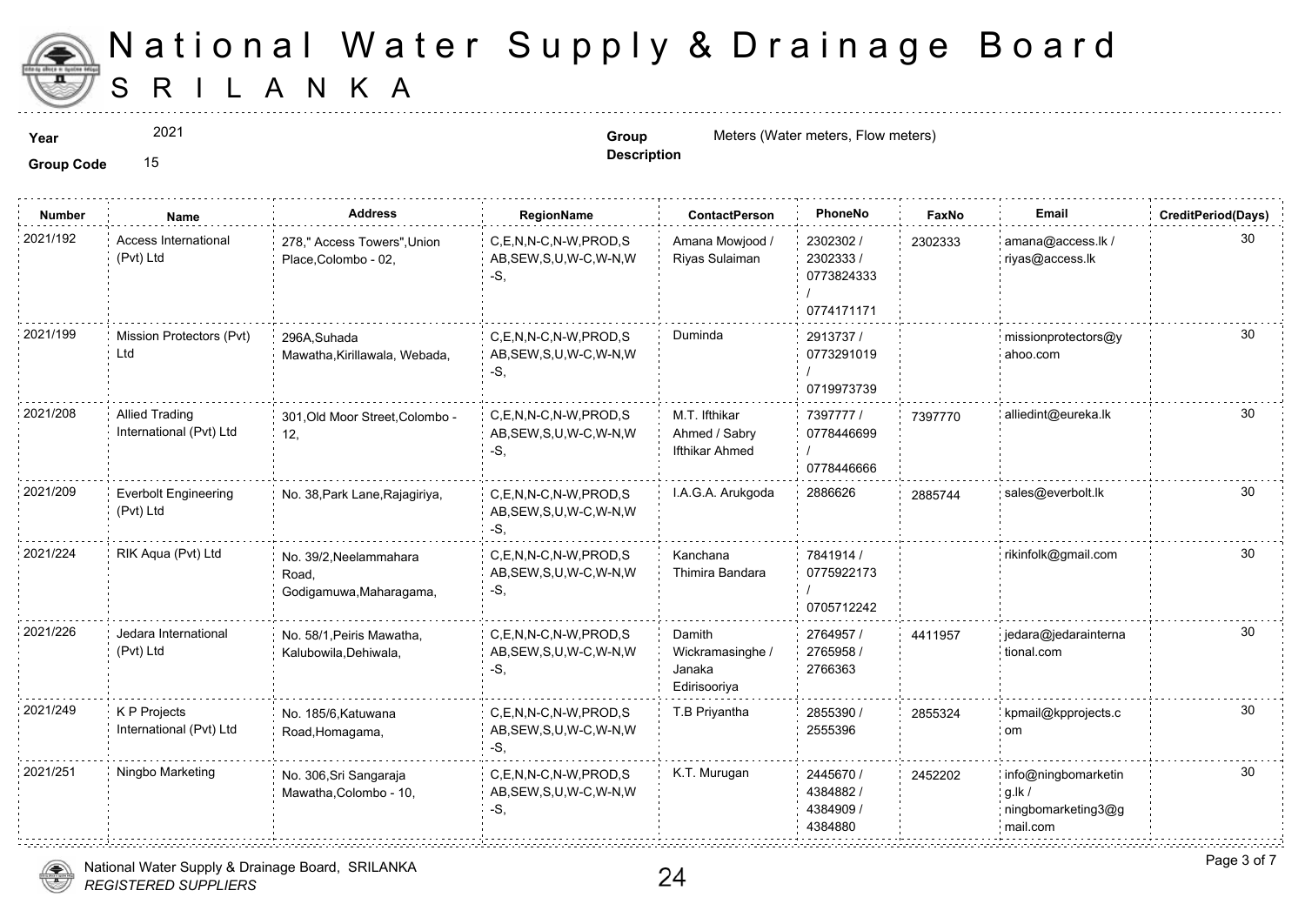

2021

**Description**

**Year Group** Meters (Water meters, Flow meters) **Group Group** Meters (Water meters, Flow meters)

**Group Code** 15

| <b>Number</b> | <b>Name</b>                                    | Address                                                | RegionName                                                   | <b>ContactPerson</b>           | PhoneNo                 | Faxl   |
|---------------|------------------------------------------------|--------------------------------------------------------|--------------------------------------------------------------|--------------------------------|-------------------------|--------|
| 2021/278      | Chamara Engineering<br>(Pvt) Ltd               | 315/A, Awissawella<br>Road, Wellampitiya,              | C,E,N,N-C,N-W,PROD,S<br>AB, SEW, S, U, W-C, W-N, W<br>$-S$ . | Prabath<br>Wijayawardana       | 2534933 /<br>0718879650 | 071937 |
| 2021/305      | <b>General Sales</b><br>Company (Pvt) Ltd      | No.191," Viking House", Galle<br>Road, Mount Lavinia,  | C,E,N,N-C,N-W,PROD,S<br>AB, SEW, S, U, W-C, W-N, W<br>-S.    | R. Vijith (General<br>Manager) | 2740261 /<br>2740270    | 420151 |
| 2021/320      | RCS2 Technologies<br><b>Private Limited</b>    | No. 02, Harmers<br>Avenue, Colombo 06,                 | C,E,N,N-C,N-W,PROD,S<br>AB, SEW, S, U, W-C, W-N, W<br>-S.    | Thanusha                       | 2081343                 | 208134 |
| 2021/333      | C Ceylon Suppliers (Pvt)<br>Ltd                | No. 21, Palm Grove, Colombo -<br>03,                   | C.E.N.N-C.N-W.PROD.S<br>AB, SEW, S, U, W-C, W-N, W<br>$-S$ . | Ravindra De Mel                | 0718716852              |        |
| 2021/334      | Fruntrunner<br>International                   | No. 21, Palm Grove, Colombo<br>03,                     | C,E,N,N-C,N-W,PROD,S<br>AB, SEW, S, U, W-C, W-N, W<br>-S.    | W Ravindra De<br>Mel           | 0718716852              |        |
| 2021/338      | <b>M&amp;E Turnkey Engineers</b><br>(Pvt) Ltd. | No. 215/D, Galle<br>Road, Ratmalana,                   | C.E.N.N-C.N-W.PROD.S<br>AB, SEW, S, U, W-C, W-N, W<br>-S.    | VC Soysa                       | 2731265                 | 273126 |
| 2021/368      | Rotax (Pvt) Ltd.                               | No. 332, Galle Road, Colombo<br>04,                    | C,E,N,N-C,N-W,PROD,S<br>AB, SEW, S, U, W-C, W-N, W<br>-S.    | Sheran Roche                   | 5574000                 | 259511 |
| 2021/419      | Lloyds Auto Mart (Pvt)<br>Ltd.                 | No.43/1.Sri Saranankara<br>Road, Kalubowila, Dehiwala, | C.E.N.N-C.N-W.PROD.S<br>AB, SEW, S, U, W-C, W-N, W<br>$-S.$  | <b>MJM Rukshan</b>             | 2672411-4               | 267241 |
| 2021/423      | Neradaz Global (Pvt)<br>Ltd.                   | 43/11, H7, Pepiliyana<br>Mawatha, Kohuwala, Nugegoda   | C.E.N.N-C.N-W.PROD.S<br>AB, SEW, S, U, W-C, W-N, W<br>$-S$ . | Krishan<br>Tennekoon           | 2372556 /<br>0777372828 |        |
| 2021/433      | IMSL International (Pvt)<br>Ltd.               | No.145, Dambulla Road, Naula,<br>Matale,               | C.E.N.N-C.N-W.PROD.S<br>AB, SEW, S, U, W-C, W-N, W<br>-S.    | Imalka Chalith<br>Liyanage     | 0777957495              |        |

National Water Supply & Drainage Board, SRILANKA



*REGISTERED SUPPLIERS*

25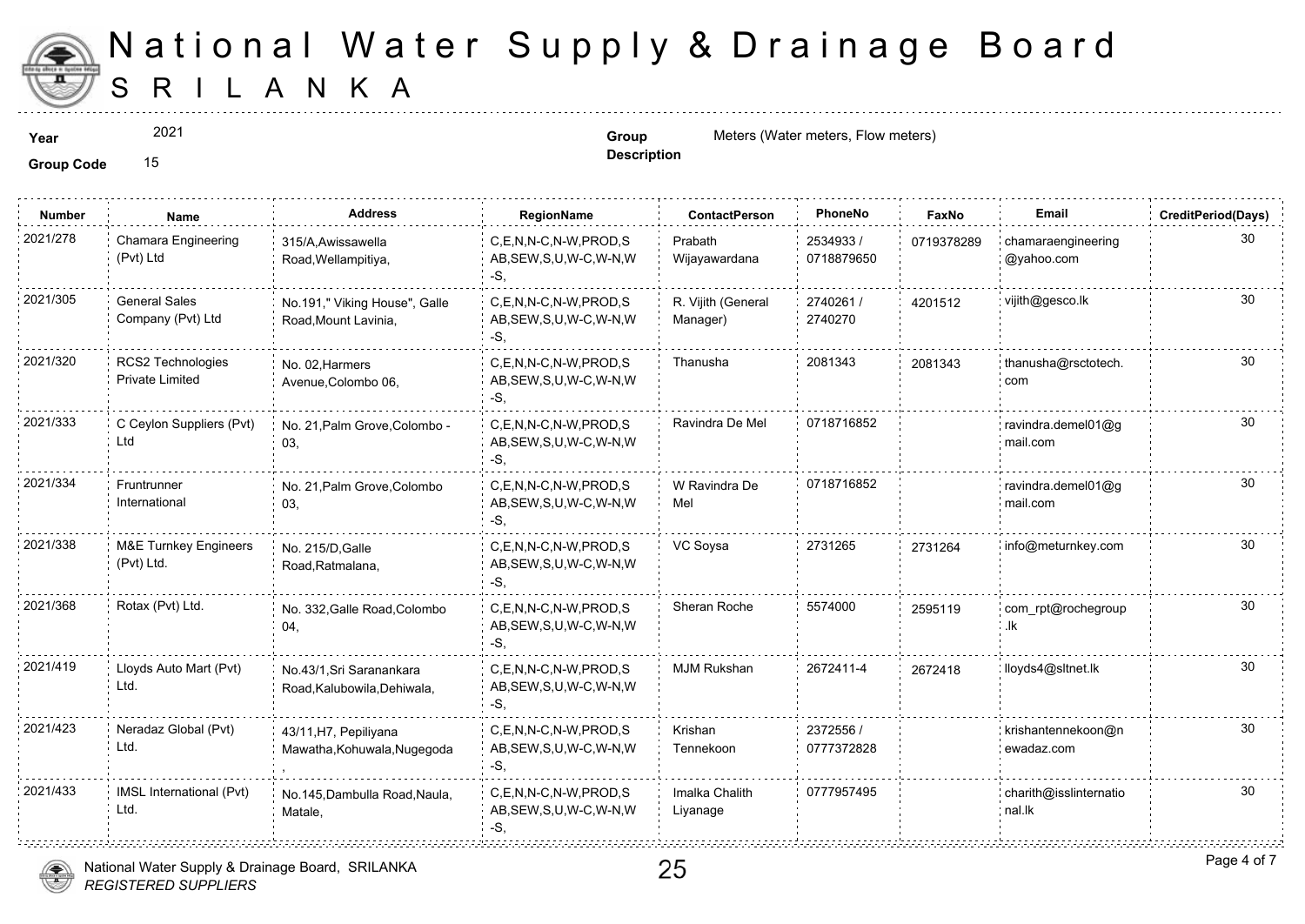

2021

**Description**

**Year Group** Meters (Water meters, Flow meters) **Group Group** Meters (Water meters, Flow meters)

**Group Code** 15

| <b>Number</b> | <b>Name</b>                              | Address                                                | <b>RegionName</b>                                         | <b>ContactPerson</b>        | PhoneNo                            | Faxl             |
|---------------|------------------------------------------|--------------------------------------------------------|-----------------------------------------------------------|-----------------------------|------------------------------------|------------------|
| 2021/436      | Just in Time<br>Technologies (Pvt) Ltd.  | No.370,4th Floor, Galle<br>Road, Colombo 03,           | C.E.N.N-C.N-W.PROD.S<br>AB, SEW, S, U, W-C, W-N, W<br>-S. | Damith<br>Jayawardena       | 2574083                            | 257408           |
| 2021/440      | Tess (Pvt) Ltd.                          | No. 87, New Nuge<br>Road, Kelaniya,                    | C.E.N.N-C.N-W.PROD.S<br>AB, SEW, S, U, W-C, W-N, W<br>-S. | Chaminda<br>Ratnayake       | 2910859                            | 291061           |
| 2021/442      | Tech Way Engineering<br>(Pvt) Ltd.       | No. 335, Mihintala<br>Road, Anuradhapura,              | C.E.N.N-C.N-W.PROD.S<br>AB, SEW, S, U, W-C, W-N, W<br>-S, | <b>B</b> Sirisena           | 0252227016                         | 025223           |
| 2021/456      | CHINT Energy (Pvt) Ltd.                  | 113, Havelock Road, Colombo<br>05,                     | C,E,N,N-C,N-W,PROD,S<br>AB, SEW, S, U, W-C, W-N, W<br>-S. | Ishad Faham                 | 2592400 /<br>0777135193            |                  |
| 2021/470      | Diesel & Motor<br><b>Engineering PLC</b> | No. 65, Jetawana<br>Road, Colombo 14,                  | C.E.N.N-C.N-W.PROD.S<br>AB, SEW, S, U, W-C, W-N, W<br>-S. | Niroshan Pushpa<br>Kumara   | 2449797 /<br>24645 /<br>0769370645 | 244908<br>420989 |
| 2021/486      | St. Theresa Industries<br>(Pvt) Ltd.     | No. 399, Gunasekara<br>Mawatha, Heiyanthuduwa,         | C,E,N,N-C,N-W,PROD,S<br>AB, SEW, S, U, W-C, W-N, W<br>-S. | Erandika<br>Subashani       | 4651777                            | 489781           |
| 2021/487      | Hovael Holdings (Pvt)<br>Ltd.            | No. 245/55, Old Avissawella<br>Road, Orugodawatte,     | C.E.N.N-C.N-W.PROD.S<br>AB, SEW, S, U, W-C, W-N, W<br>-S. | Sidath Kapila<br>Wijeyratne | 2531636-9 /<br>0777748775          | 253164           |
| 2021/490      | Cooper International                     | No.293,1/1 First Floor,Old Moor<br>Street, Colombo 12, | C.E.N.N-C.N-W.PROD.S<br>AB, SEW, S, U, W-C, W-N, W<br>-S, | R Dhananjith                | 2433659 /<br>2444868               | 233714           |
| 2021/492      | De Soysa & Company<br>(Pvt) Ltd.         | No. 810, Maradana<br>Road, Colombo 10,                 | C,E,N,N-C,N-W,PROD,S<br>AB, SEW, S, U, W-C, W-N, W<br>-S, | <b>DWS</b><br>Kariapperuma  | 2908435 /<br>2917515               | 291751           |
|               |                                          |                                                        |                                                           |                             |                                    |                  |



÷.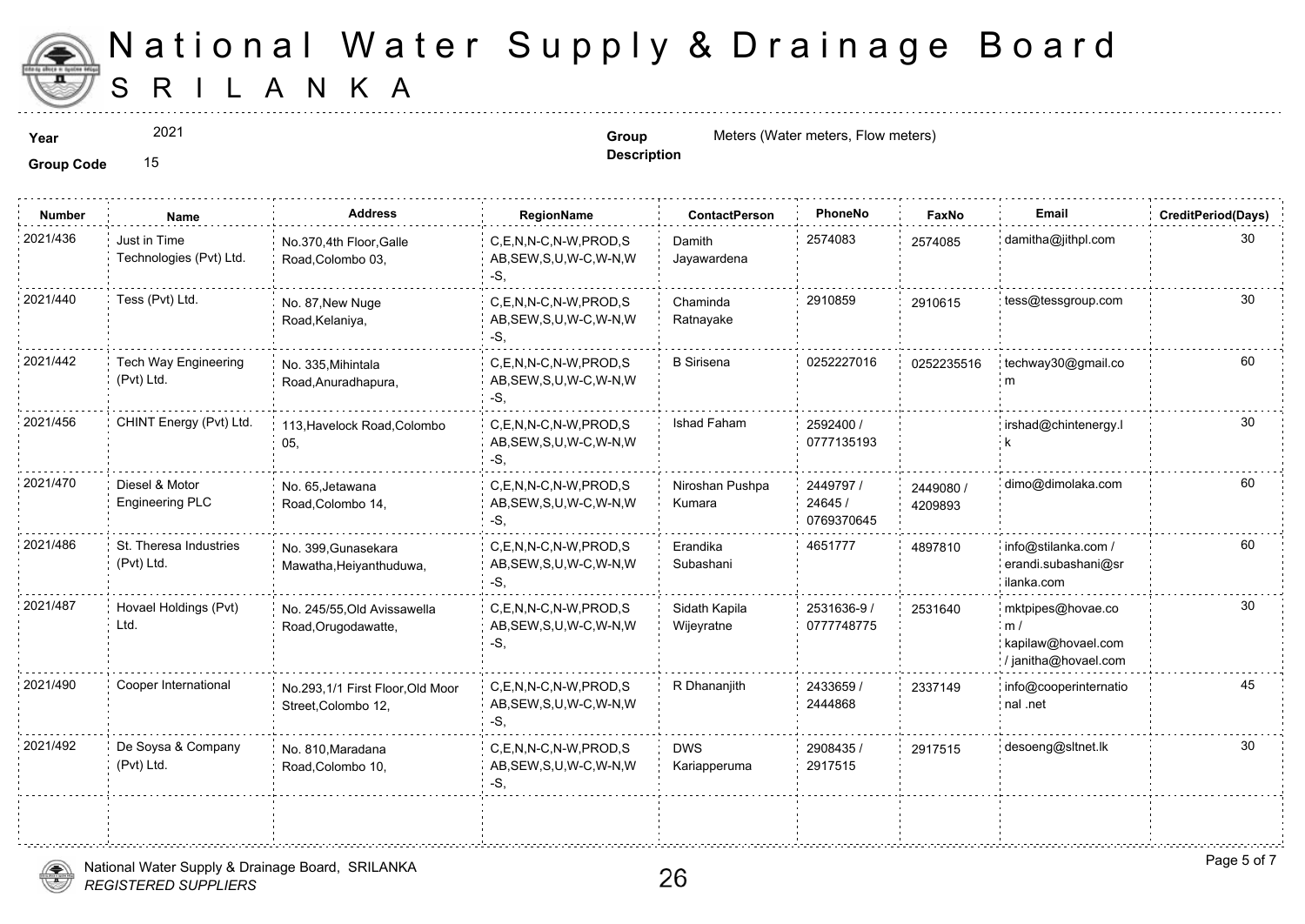

2021

**Description**

**Year Group** Meters (Water meters, Flow meters) **Group Group** Meters (Water meters, Flow meters)

**Group Code** 15

| <b>Number</b> | Name                                                                   | <b>Address</b>                                                | RegionName                                                   | <b>ContactPerson</b>             | PhoneNo                               | Faxl   |
|---------------|------------------------------------------------------------------------|---------------------------------------------------------------|--------------------------------------------------------------|----------------------------------|---------------------------------------|--------|
| 2021/493      | <b>Power Steels</b>                                                    | No. 320,2nd Floor,Old Moor<br>Street, Colombo 12,             | C,E,N,N-C,N-W,PROD,S<br>AB, SEW, S, U, W-C, W-N, W<br>-S.    | P<br>Sithambaranatha             | 2459045                               |        |
| 2021/533      | Aklan International (Pvt)<br>Ltd.                                      | No. 16, Pagoda<br>Road, Nugegoda,                             | C.E.N.N-C.N-W.PROD.S<br>AB, SEW, S, U, W-C, W-N, W<br>-S.    | Roshan Fernando                  | 2199199/<br>4378000                   | 444420 |
| 2021/548      | <b>Millennium Solution</b>                                             | No. 49, Kandy<br>Road, Peliyagoda,                            | C,E,N,N-C,N-W,PROD,S<br>AB, SEW, S, U, W-C, W-N, W<br>-S.    | Subash<br>Madumadawa             | 0766327580<br>0117090701              |        |
| 2021/552      | Withanage Plantations<br>& Tourism (Pvt) Ltd.                          | 3/E/6, Koshena<br>Road, Kahantota, Malabe,                    | C,E,N,N-C,N-W,PROD,S<br>AB, SEW, S, U, W-C, W-N, W<br>$-S$ , | AB Withanage                     | 2072228 /<br>0727809992               |        |
| 2021/565      | Tritech Marketing Int.<br>(Pvt) Ltd.                                   | No. 87, Makola South, Makola,                                 | C.E.N.N-C.N-W.PROD.S<br>AB, SEW, S, U, W-C, W-N, W<br>$-S,$  | <b>LRA Srilal</b><br>Midellawala | 4384015/<br>0770109801<br>0777761819  |        |
| 2021/572      | Zhengan Industrial (Pvt)<br>Ltd.                                       | No. 10. Perera<br>Mawatha, Kohuwala,                          | C.E.N.N-C.N-W.PROD.S<br>AB, SEW, S, U, W-C, W-N, W<br>-S.    | Damith<br>Karunathilake          | 2811178                               | 496850 |
| 2021/581      | Aquamatic (Pvt) Ltd.                                                   | Thilaka , Weeraketiya<br>Road, Middeniya,                     | C,E,N,N-C,N-W,PROD,S<br>AB, SEW, S, U, W-C, W-N, W<br>-S,    | Dinesh Pathirana                 | 0774073040                            |        |
| 2021/582      | Forster Promotions &<br>Consultants (Pvt) Ltd.                         | No. 44, Moratumulla, Moratuwa,                                | C,E,N,N-C,N-W,PROD,S<br>AB, SEW, S, U, W-C, W-N, W<br>-S.    | Jagath                           | 2653214 /<br>0777989744<br>0773601555 |        |
| 2021/596      | Sakura International<br>Project Management &<br>Consultancy (Pvt) Ltd. | The Land Mark, No. 385, 3rd<br>Floor, Galle Road, Colombo 03, | C.E.N.N-C.N-W.PROD.S<br>AB, SEW, S, U, W-C, W-N, W<br>-S.    |                                  | 2348884                               | 234888 |
|               |                                                                        |                                                               |                                                              |                                  |                                       |        |